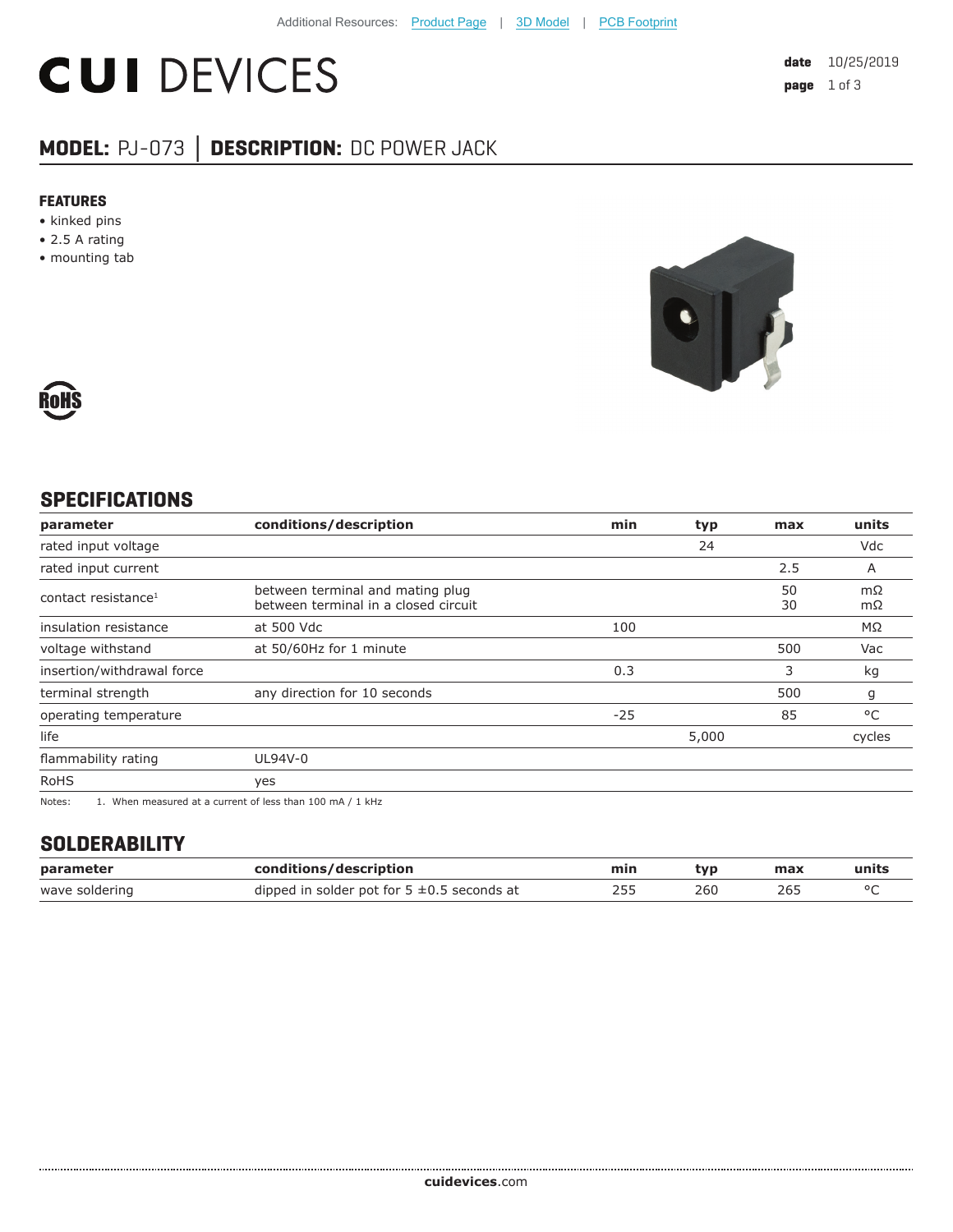#### **MECHANICAL DRAWING**

3(( ||||1 ))2

 $1.90 [0.075] \rightarrow$ 

 $6.00 [0.236]$ 

units: mm[inches] TOLERANCE:  $X.X \pm 0.2$ mm  $X.XX \pm 0.1$ mm X.XXX ±0.05mm

|                                                                           |                             | center pin                           | C                                              |
|---------------------------------------------------------------------------|-----------------------------|--------------------------------------|------------------------------------------------|
|                                                                           |                             | terminal 1                           | C                                              |
|                                                                           |                             | terminal 2                           | C                                              |
|                                                                           |                             | terminal 3                           | b                                              |
|                                                                           |                             | plastic                              | P                                              |
| 13.0 [0.512]<br>$1.50[0.059] \rightarrow$<br>$-1.20[0.047]$<br>9.5[0.374] | 4.00[0.157]<br>10.5 [0.413] | $-8.0[0.315] -$<br>$+0.15$<br>$-0.1$ | $\emptyset$ 4.40 [0.1]<br>$\phi$ 1.65 $[0.00]$ |

 $4.50 [0.177]$ (2 PLCS)

Ŧ

(2 PLCS) 0.039 1.00

|            | MATERIAL     | <b>PLATING</b> |
|------------|--------------|----------------|
| center pin | copper       | silver         |
| terminal 1 | copper       | silver         |
| terminal 2 | copper alloy | tin            |
| terminal 3 | brass        | tin            |
| plastic    | PRT          |                |





PCB LAYOUT

| Schematic | o 1<br>oЗ             |
|-----------|-----------------------|
| Model     | Center Pin            |
| PJ-073    | $\varnothing$ 1.65 mm |



 $2.5[0.098]$   $\rightarrow$  9.0 0.354]

 $1.20[0.047] \rightarrow |$ 

(2 PLCS)

MATING PLUG Jack Insertion Depth: 8.5mm